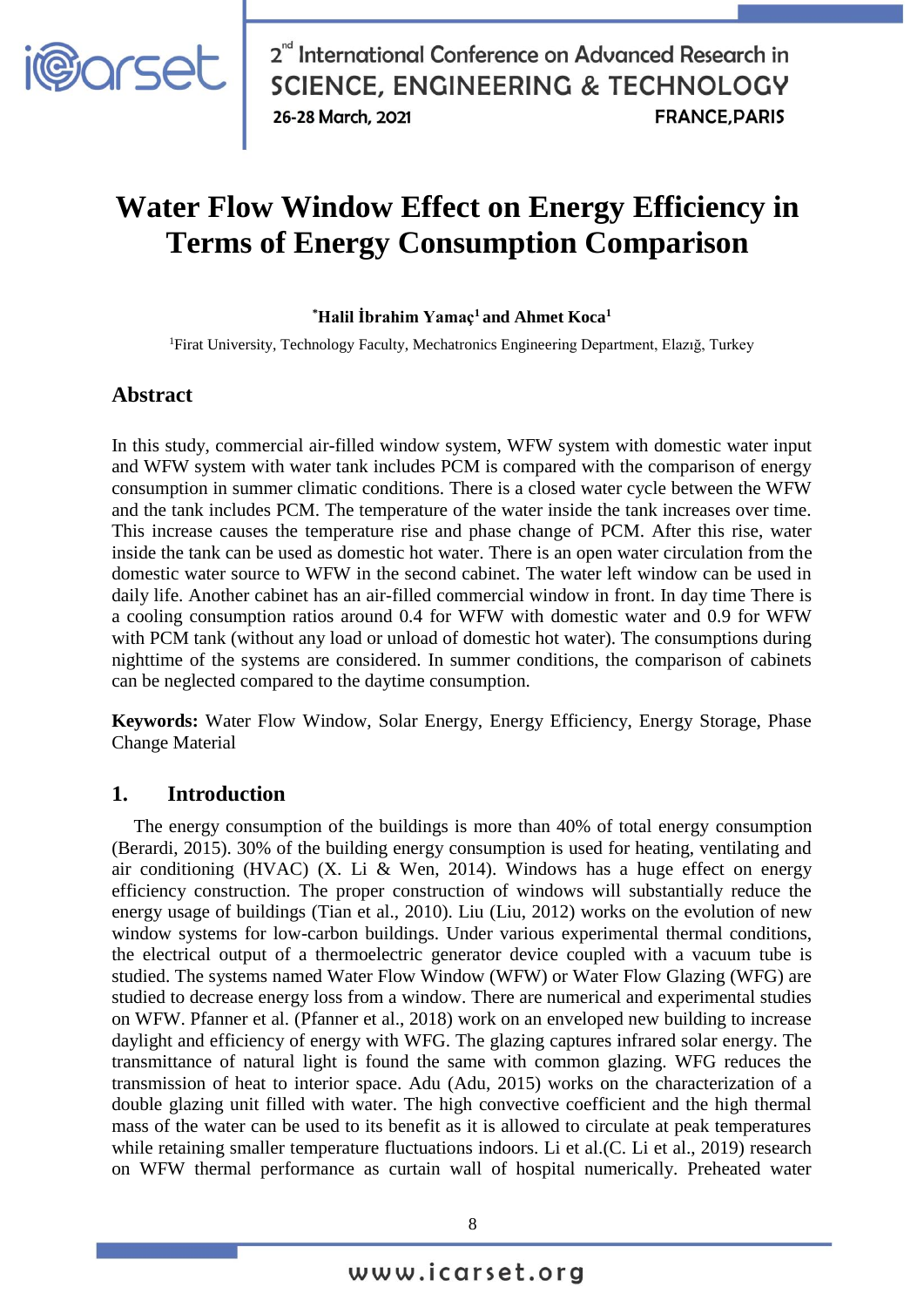

should be used in the shower rooms and can help to save electricity. Water-flow windows have tremendous scope for large-scale installation in related structures. Chow et al. (Chow et al., 2011) make a prediction on the performance of WFG with reflective coating numerically. The validated model was used to research the efficiency of the window while mounted in the gymnasium of a major sports center. The findings show an attractive water heat production benefit and a decrease in the use of energy in the air-conditioning system. Lyu et al. (Lyu & Chow, 2015) evaluate the header design influence on characteristics of water flow in the cavity of the window numerically. The adjustment in opening size or interval is observed to influence the local temperature distribution and flow velocity across the headers. But their impact on the overall efficiency of the system is negligible. Li and Chow  $(C, Li & Chow,$ 2011) study the performance of the water-filled double reflective window and its year-round performance. The findings demonstrate that the indoor room heat gain can be greatly decreased by using this new glazing device. Also, the absorbed heat from the water flow in the cavity may be used as a pre-heated water supply to serve the hot water system. There is also tremendous scope for energy conservation in its use in big buildings. Claros-Marfil et al. (Claros-Marfil et al., 2016) make an application to WFG in terms of solar research with data acquisition and open source control. The proposed data collection and control scheme, the code sequence steps, the model algorithm and the relation between the data obtained by the system and the commercial data loggers are discussed. The drawbacks of utilizing an opensource board for the planned control system are analyzed, and the benefits of using a microcontroller-based control system are addressed. Gonzalo and Ramos (Gonzalo & Ramos, 2016) test WFG in geothermal systems. The flowing water through the chamber both absorbs infrared radiation and decreases the temperature of the inner glass pane. Besides, it gives thermal inertia to the window and a strong propensity for absorbing and transporting energy. Goia et. al. (Goia, Perino, et al., 2014) work on a prototype of full-scale PCM glazing energy performance experimentally. The obtained results suggest the promising performance of PCM glazing, while careful alignment of the PCM glazing portion with the indoor temperature control techniques is important. Goia et. al. (Goia et al., 2012) make a PCM glazing systems' optical properties characterization. The various thicknesses of the PCM layer are used to determine the reliance of the optical properties on the PCM layer thickness. An angular dependence is also investigated for beam angles of up to 45 deg. Goia et al. (Goia, Bianco, et al., 2014) investigate the prototype of PCM integrated dynamic glazing and thermotropic layers experimentally. In contrast to the reference technology, versions are capable of minimizing the direct transferred solar energy to a significant degree, as well as smoothing the peak indoor surface temperature of the glazing. There are several studies on Phase Change Material (PCM) applications with glazing to increase energy efficiency in buildings. In this study, commercial air-filled window system, WFW system with domestic water input and WFW system with water tank includes PCM is compared with the comparison with energy consumption in summer climatic conditions.

# **2. Methods**

There is a closed water cycle between the WFW and the tank includes PCM. The temperature of the water inside the tank increases over time. This increase causes the temperature rise and phase change of PCM. After this rise, water inside the tank can be used as domestic hot water. There is an open water circulation from the domestic water source to WFW in the second cabinet. The water left window can be used in daily life. Another cabinet has an air-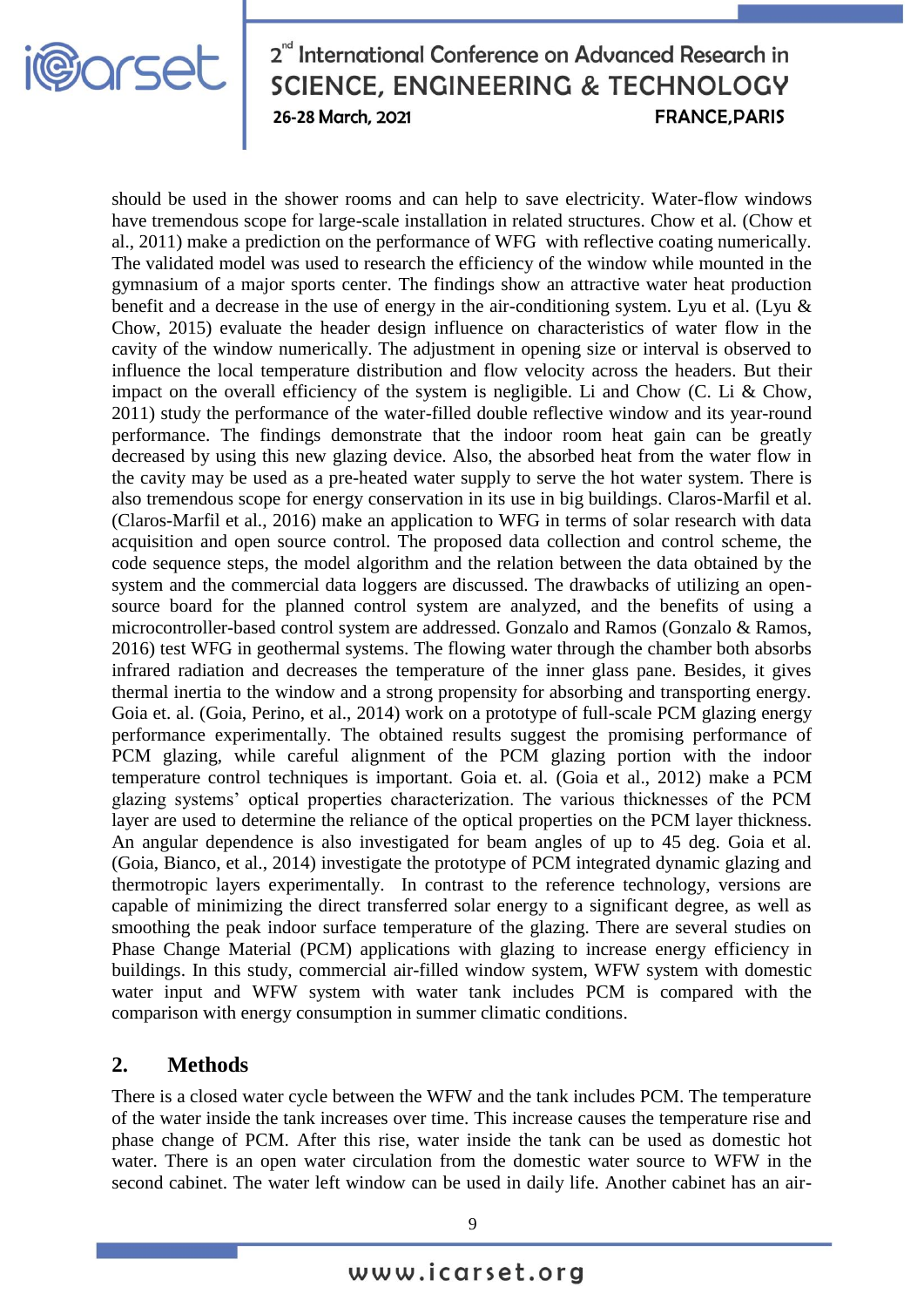

filled commercial window in front. The water flow rate is the same in both WFW and approximately 1l/min. Windows' gap volume is approximately 3l. There is a schematic diagram of the experimental system in Fig. 1.



The test system includes water cycles, measurement devices connected to the data logger, HVAC systems for cooling of cabinets, control devices includes relay to control the HVAC system, electric meters. The yellow colored line represents electrical power used to provide energy to HVAC system. There are relays controlled from microcontroller board. Electric meters start count when relay are open. The dark blue dashed line shows the connection to computer and the microcontroller board. The burgundy dashed line represents the connection of sensor to data logger for measurement. In the right side of the Fig.1, it can be seen that the inlet water of the window is supplied by domestic water.

In the left side of the Fig.1, the blue colored line represents the water left the tank. The water is pumped to gap between glazing. The water inlet of the window is at the bottom and outlet is at the top. The red colored line shows the water left the window and go back to the tank. The schematic of tank can be seen in Fig.2.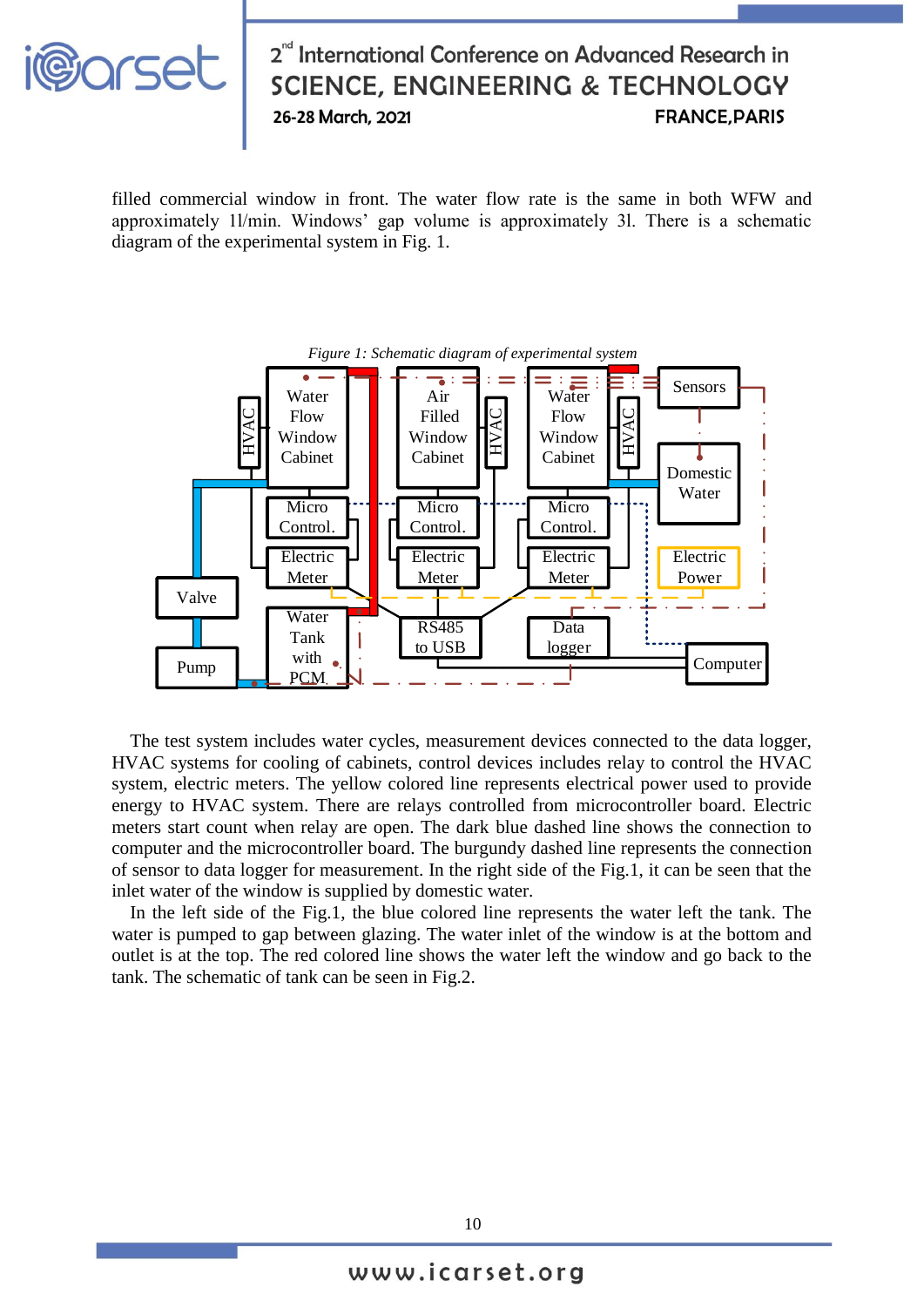

The RT28HC surrounds the water reservoir. The RT35HC is inside the tubes which are placed into water reservoir. The dimensions of tank and tubes can be seen from Fig.2. the inlet of the tank is at the top, outlet of the tank is at the bottom. Thermal specifications of these commercial wax based PCM are shown in Table 1.

| <b>Property</b>                 | RT28HC | RT35HC |
|---------------------------------|--------|--------|
| Melting area $[°C]$             | 27-29  | 34-36  |
| Congealing area $[°C]$          | 29-27  | 36-34  |
| Heat Storage Capacity [kJ/kg]   | 250    | 240    |
| Specific Heat Capacity[kJ/kg.K] |        |        |
| Heat Conductivity [W/m.K]       | 0.2    | 0.2    |

*Table 1: Thermal Specifications of PCM* (*Rubitherm*, 2021)

The PCMs are chosen because of their heat storage capacity as wax between the temperatures, which water circulation rises. The volume of tank is approximately 5.5l. Half of this tank is filled with RT28HC, one tenth of the tank is filled with RT35HC and forthy percent of tank is circulation water. The connections of microcontroller board, how code of microcontroller works, relay-electric meters-cooling system connections are shown in Fig. 3.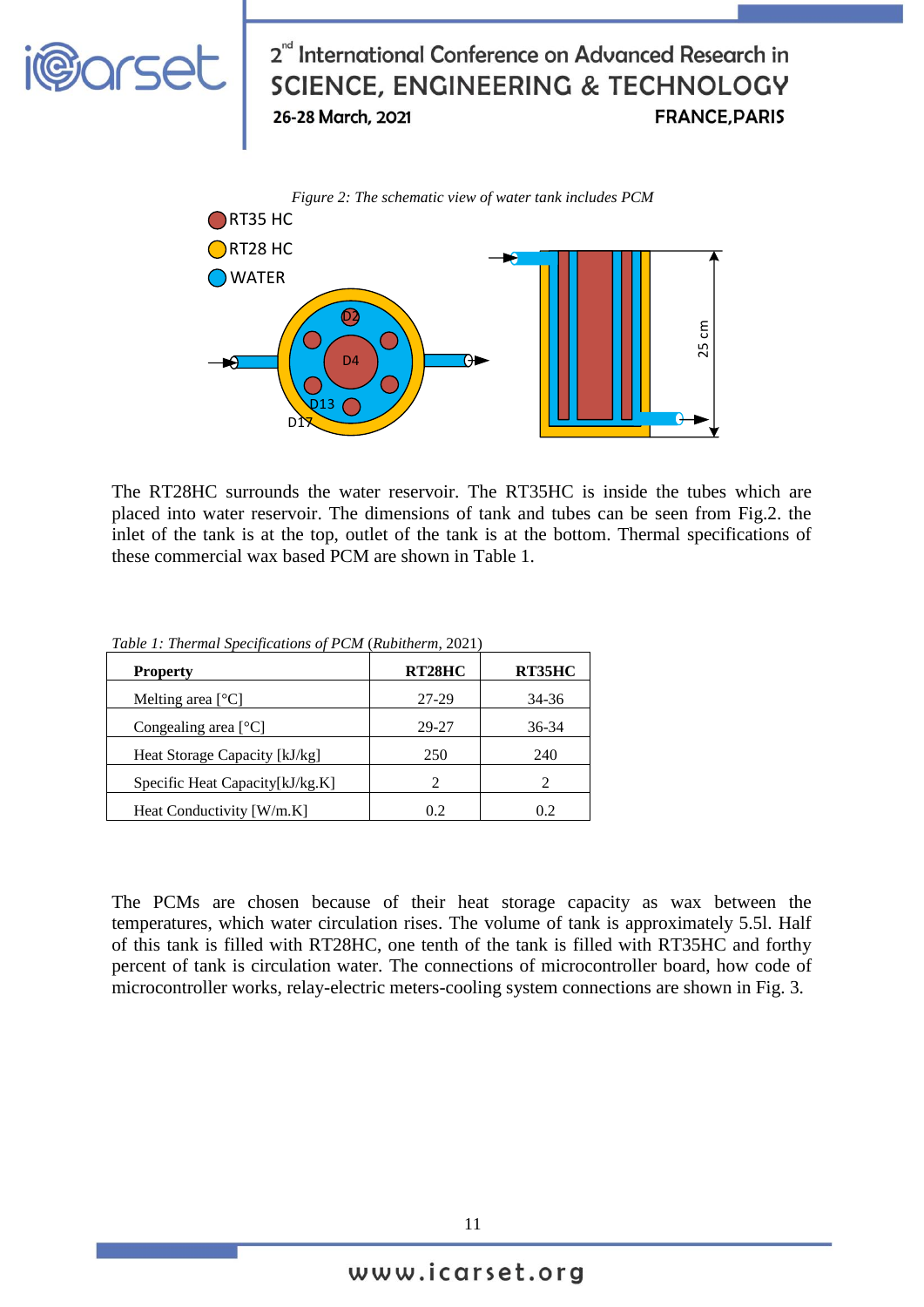



The microcontroller is used for open and close the gates of relay board. Equation for the condition to engage the cooling system is :

$$
(T1 + T2) \ge 48 \,^{\circ}C \tag{1}
$$

 $(T1+T2) \leq 36 °C$ (2)

With these equations used in HVAC control, the cabinets' temperatures stays between 20-26° can be considered as thermal comfort temperatures. Entes RS32-LS electric meters are used with RS485 to USB converter. MATLAB code is used to obtained simultaneous electrical consumption of heating and cooling systems.

#### **3. Results and Discussion**

The experimental study is made under environmental conditions. The most important environmental condition effect on WFW system is solar irradiation. In addition The radiation inside cabinets is measured to estimate the effect of water between the gaps of glazing on reduction of radiation. Pyranometers are used to measure radiation inside and outside of the test cabinets. The pyranometers are placed perpendicular to ground, parallel to window surface area. The results as radiation vs. day time can be seen in Fig. 4.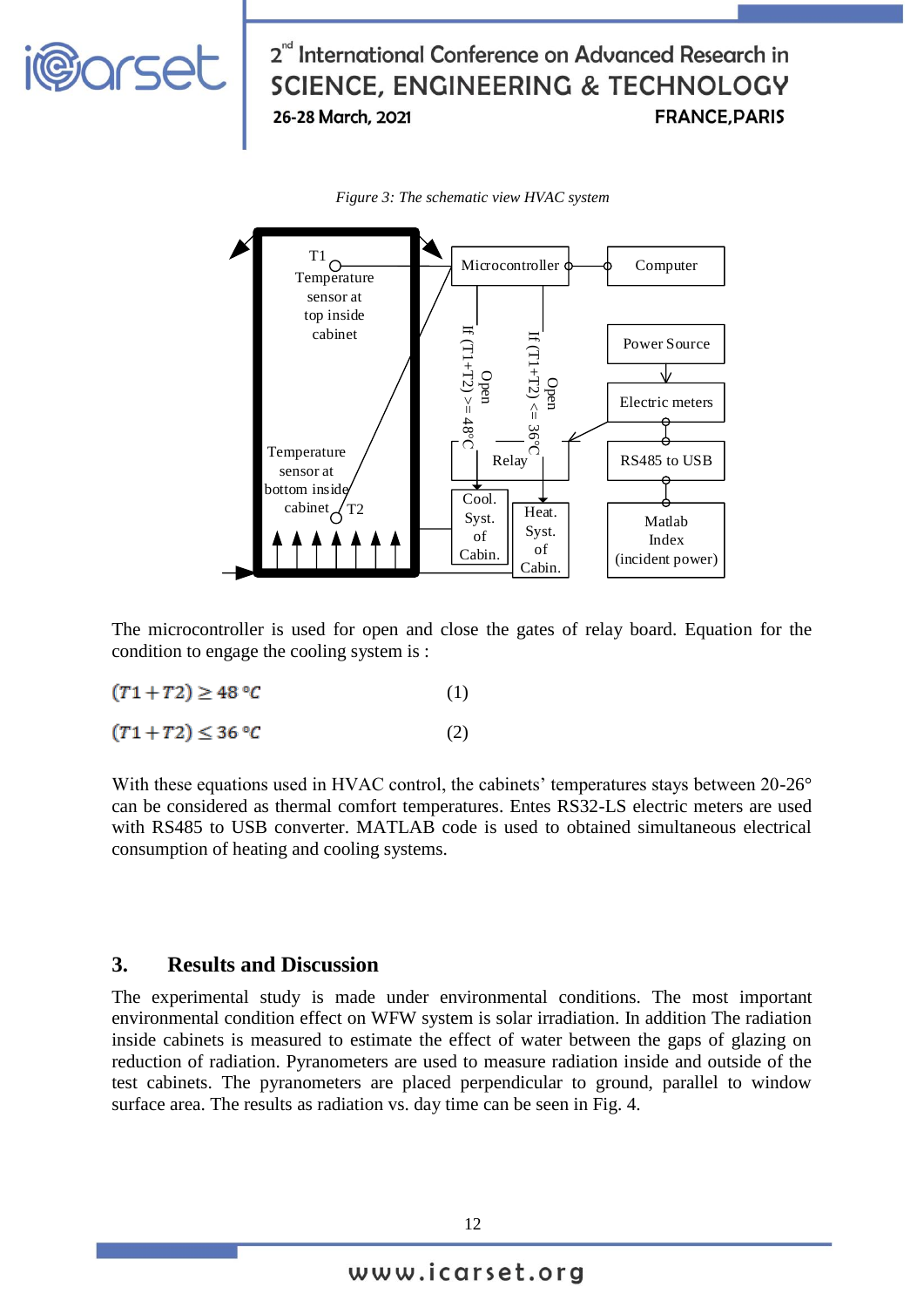



The downstream peaks are obtained in when the weather is cloudy. Measurement intervals are kept frequent enough to display even this change. As can be seen in Fig.5. The maximum solar irradiation is 500W/m2, The maximum radition inside WFW cabinet is approximately 200W/m2 and the maximum radiation inside cabinet which have air filled window front is 200W/m2. This situation is the evidence of less cooling electricity load.

The comparison of energy consumption and the thermal situation of test environment must be grouped as daylight and night hours. The results of the day and night performances are examined under separate headings.

#### **3.1 Daylight Hours Results**

First off all the results as temperatures of the cabinets' inside temperature, environmental temperature, inlet and outlet temperatures of WFW are obtained.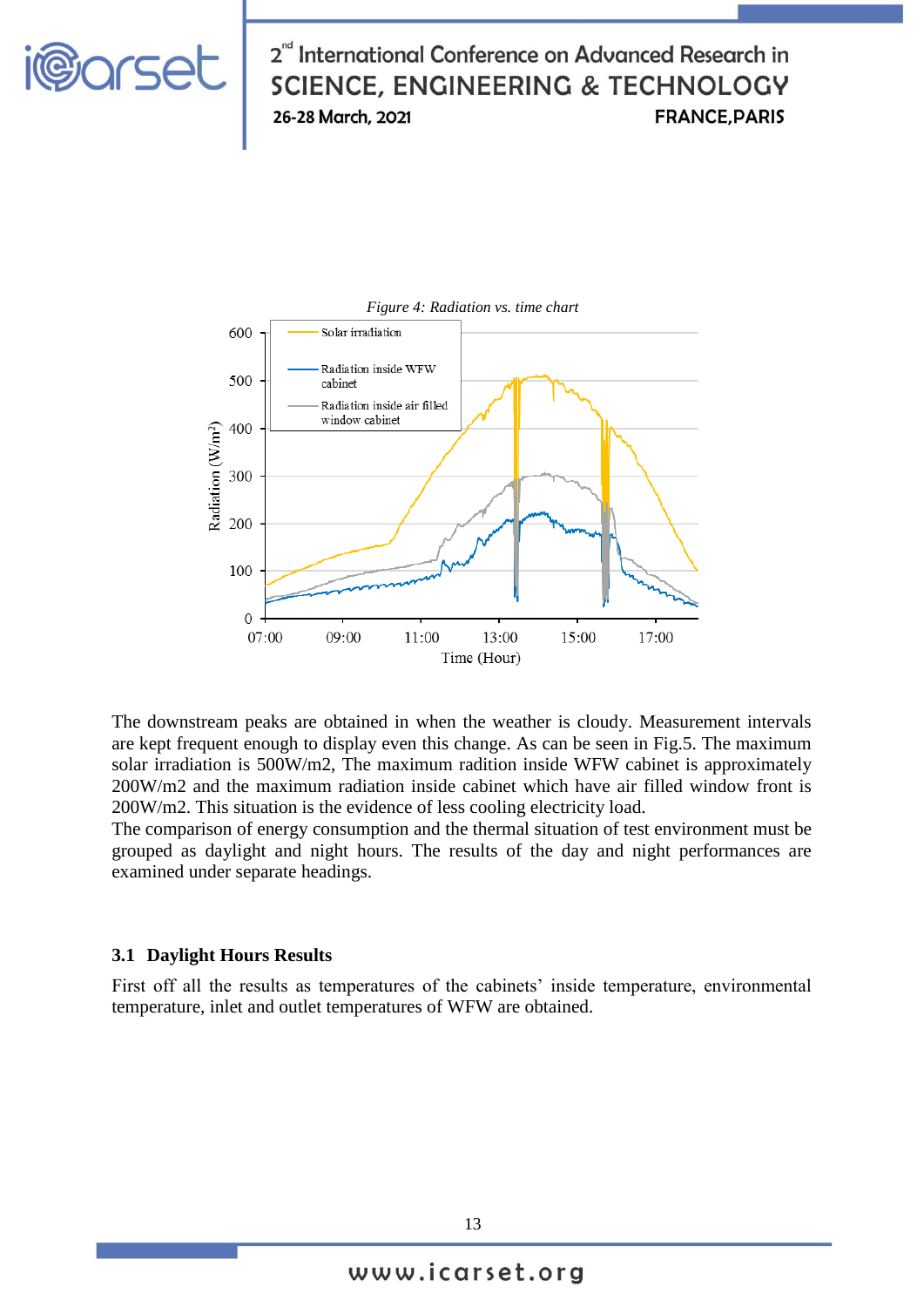# <u>i@arset</u>

# 2<sup>nd</sup> International Conference on Advanced Research in **SCIENCE, ENGINEERING & TECHNOLOGY FRANCE, PARIS** 26-28 March, 2021



*Figure 5: Temperatures of experimental system in daylight hours*

In Fig. 5. 'O. WFW Cab.' term is the abbreviation of Only WFW cabinet, 'Air Fil. W. Cab.' means air filled window cabinet, 'WFW PCM Cab.' represents the WFW system used with PCM tank. Minimum and maximum ambient temperatures are 28°C and 32°C as a typical summer day. All of the cabinets inside temperature varies between 22-26°C as planned. These are thermal comfort temperatures. The water inlet temperature of only WFW cabinet is approximately 21 °C. Outlet temperature is higher than inlet and varies under 22°C. The inlet and outlet temperature of the WFW system with PCM tank start from around 22°C, There is a high slope rise up to environmental temperature after this point the rise have lower slope than before. The decrease in solar irradiation causes the decrease temperature decrease in WFW inlet and outlet in system used PCM tank. The temperatures in gap of window can't be considered without the temperatures inside PCM-water tank. Fig. 6. shows the temperatures of PCM-water tank materials and inlet water temperature.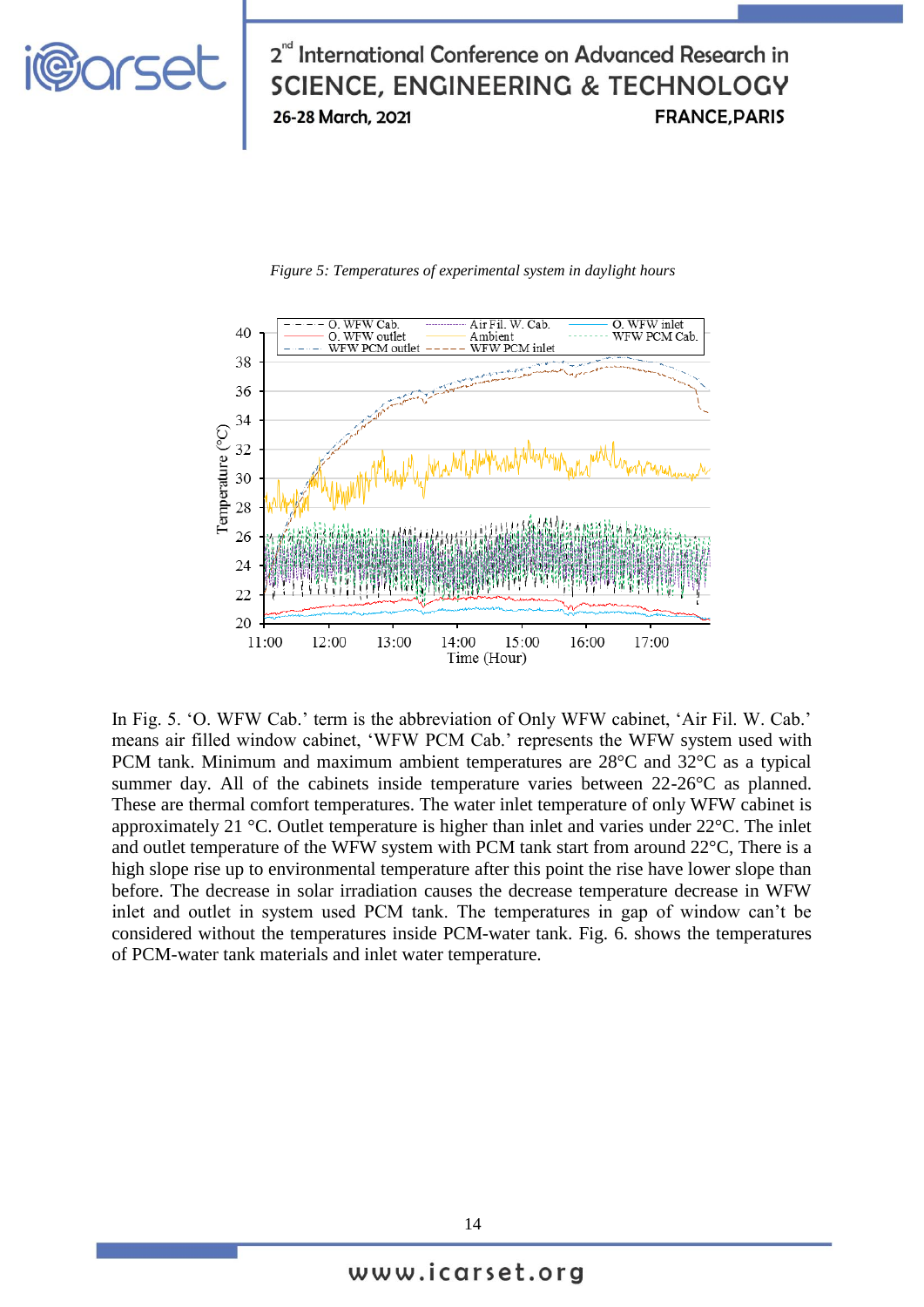



**i@orset** 

There are sensors inside PCM in tank at various places, the average of the measurement of these sensors are used to obtain the chart in Fig.6. There is a continuous rise in PCM temperatures due to increased water temperature. RT35HC temperature rises similar with inlet water of tank because tubes of this material is surrounded by water. There is heat transfer water to RT35HC from all faces. RT28HC is located around water tank, one face of material have heat transfer but the other side is isolation. This explains the slow temperature rise of the PCM. The main aim of the study is to find the WFW effect on energy consumption of climated cabinets. In Fig. 7, the electric consumptions of cooling system-their ratios vs. time chart is shown.



15

www.icarset.org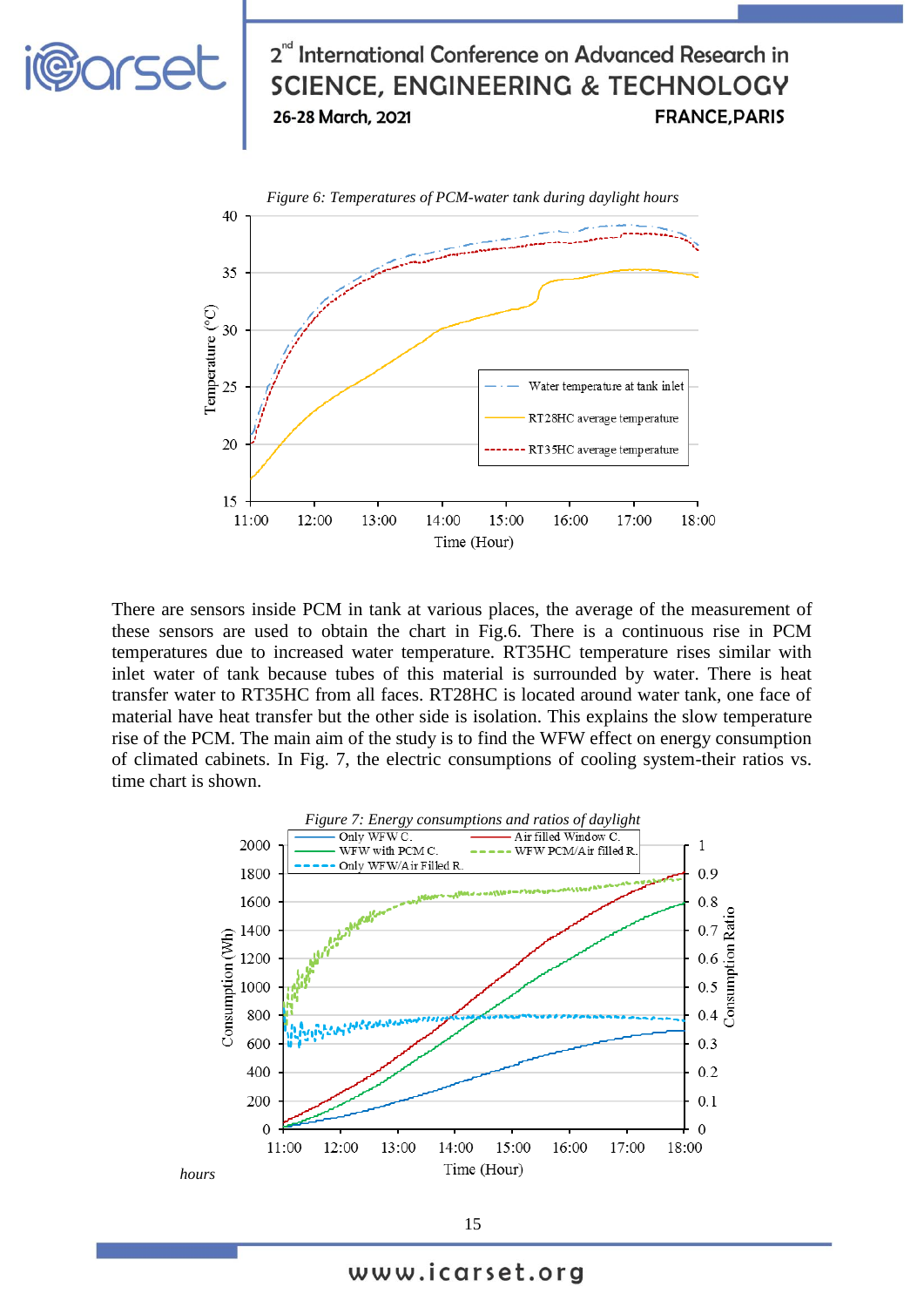

The electric consumption of air filled cabinet rises 1800Wh at the end of daytime. WFW cabinet with PCM tank consumption is around 1600Wh. Only WFW cabinet consumption is around 700Wh at the end of the day. The difference of WFW systems are coming from the inlet temperature of water between gap of glazing. The consumption ratio of WFW system have inlet water source as domestic water air filled window don't change a lot during day because of constant water inlet temperature. There is a rise in ratio of consumptions of air filled window and WFW with PCM tank cabinet until the end of the daylight. That can be explained with inlet temperature rise time by time.

#### **3.2 Night Hours Results**

Except from general view of the WFW studies, in this study WFW system's night performance is tested. The most effective parameter is environmental temperature instead of solar energy in nighttime. In Fig.8, there are the results of the same measurements are shown in Fig. 5 but during nighttime. In Fig. 8, maximum and minimum ambient temperatures are 21°C and 16°C as a typical summer night. The cabinets' inside temperature varies in various range. The temperature of WFW system with PCM tank cabinet have a highest temperature values because of the effect of inlet water temperature in the gap of glazing.



The WFW system supported by domestic water have the lowest temperature until the start of the night measurements. The inlet water temperature has cooling effect on this cabinet. The air filled window cabinet temperature decreases slowly. After 00:30 this cabinet's temperature shows similar behavior with the last explained one. The water inlet temperature of only WFW cabinet is approximately 20 °C. Outlet temperature is lower than inlet and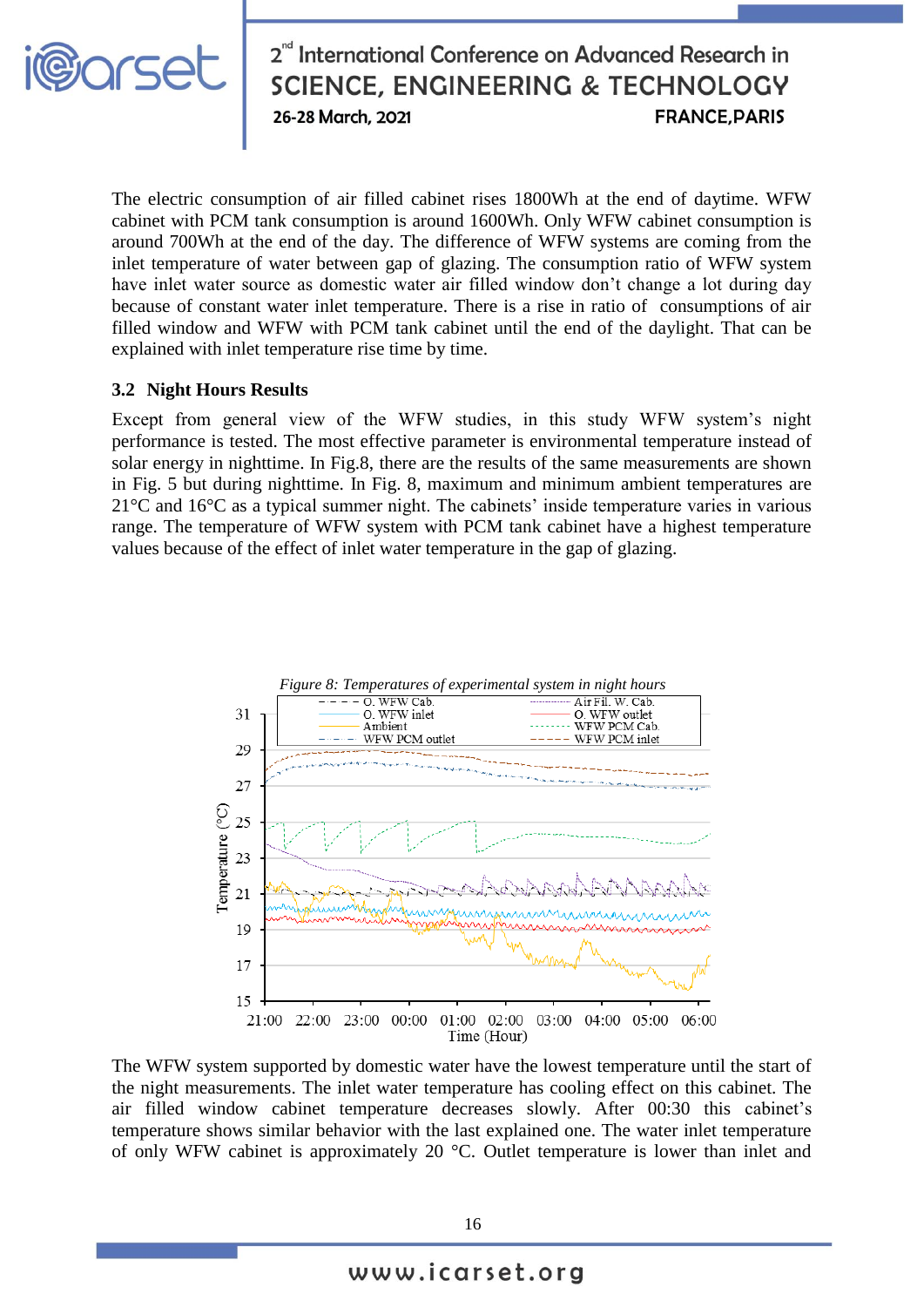

varies over 19°C. The inlet and outlet temperature of the WFW system with PCM tank start from around 27°C, The situation becomes after getting water inside tank as a domestic heat

water supply. Then the water tank is filled again, but the PCM causes increase up to this point. The decrease in environmental temperature is the reason of the decrease in temperature of WFW inlet and outlet in system used PCM tank PCM-water tank. Temperatures are obtained results and shown in Fig. 9.



There is a rise in temperature of RT28HC up to 00:00. The heat transfer from RT35HC to RT28HC causes this increase. After this time the water inlet temperature has effect on RT35HC by means of decrease. The decrease in RT28HC temperature can be explained with environmental effects. Absolutely there is an isolation, but isolation means low thermal conductivity, not non-zero heat transfer. It must be specified that this decrease is about 1°C. The temperature distribution of materials inside tank are similar and the maximum difference between them is around 2°C. The WFW effect on energy consumption of test cabinets is shown In Fig. 10, the electric consumptions of heating system-water inlet temperatures of WFW vs. time chart is shown.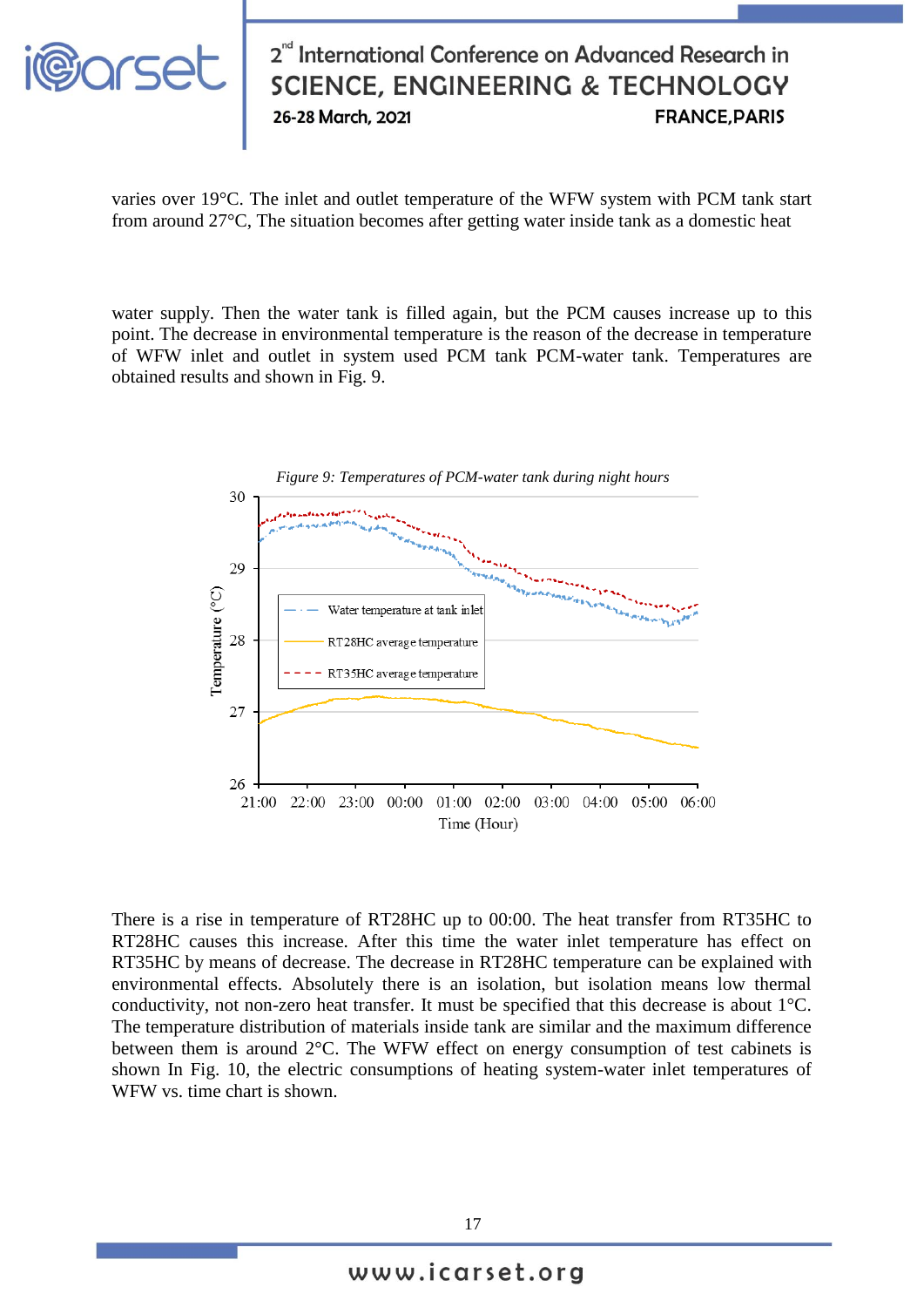





The electric consumption of air filled cabinet rises 25Wh at the end of nighttime. WFW cabinet with PCM tank consumption is around 33Wh. Only WFW cabinet consumption is around 40Wh at the end of the night. The difference of WFW systems are coming from the inlet temperature of water between gap of glazing as it mentioned for the day results before. The dashed curves are temperatures of inlet waters of WFW and environmental temperatures. The consumptions curves are seemed like ladder. The vertical lines are obtained from the times which the HVAC devices works and the horizontal lines represent zero consumption means the HVAC devices don't work. If The Fig. 8 and Fig. 10 are considered together Air filled window cabinets' heating system starts working around 01:00. The cabinet of WFW system supported by domestic water needs heating before 22:00. These two cabinets don't use cooling system night The cabinet of WFW system with PCM tank cause the consumption of cooling system until 02:00. The air filled cabinet needs the less power to have thermal comfort around 21-24°C.

#### **4. Conclusion**

Water inlet temperature of WFW system has huge effect on energy consumption of climated cabinets.

The cooling consumption of WFW system used domestic water as inlet is two fifths of commercial air filled window.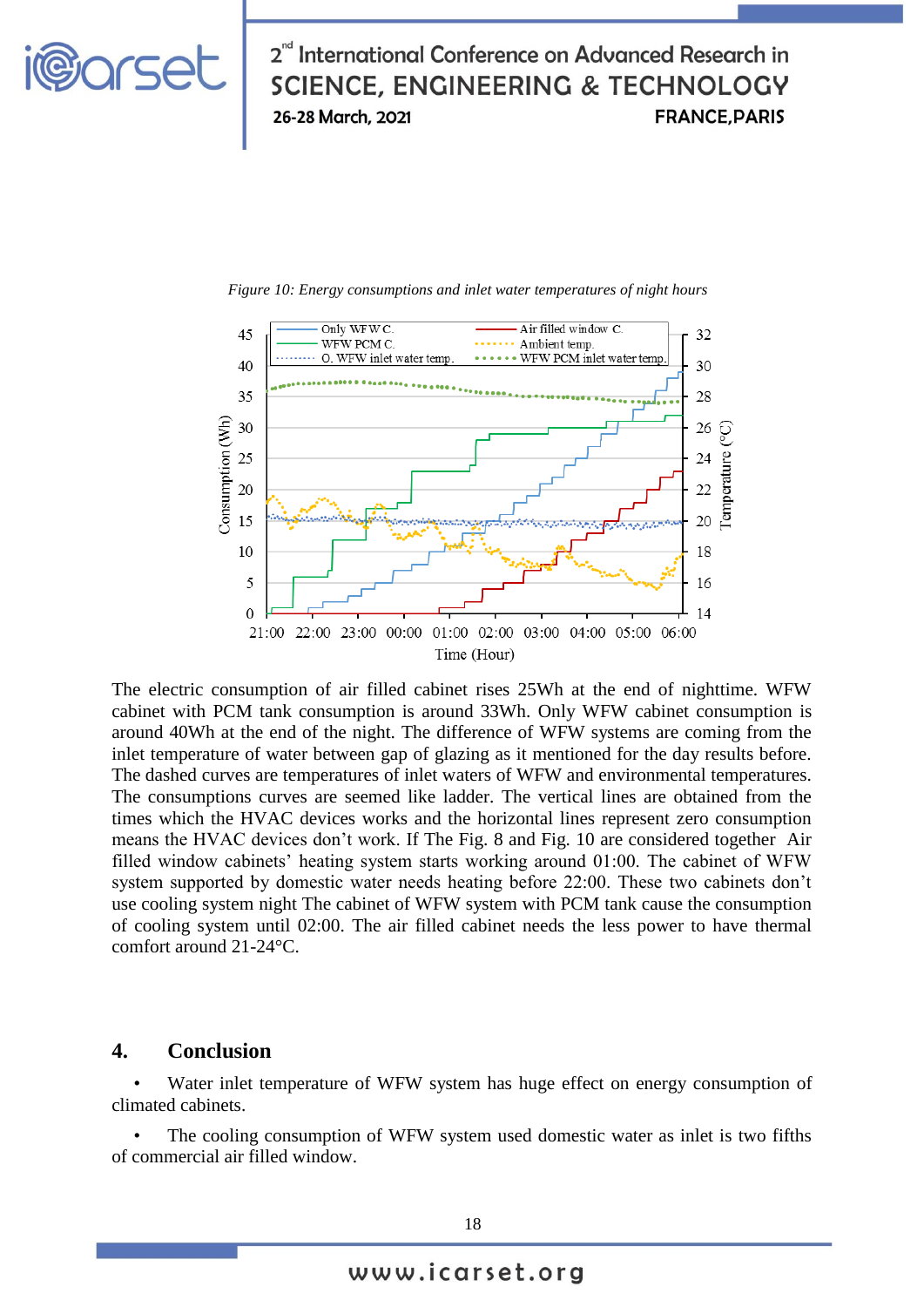

The cooling consumption of WFW system with PCM tank is nine tenth of air-filled window. But this value must be accepted as the highest ratio. This ratio will decrease if the water tank is emptied and filled again with relatively cold water.

In summer night PCM can't be used as heat source for cabinet. But it seemed promising for colder seasons than summer. And also discharging of PCM is seemed like a problem. Discharging must be done with environmental affects (maybe with removal of insulation at night) instead of water circulation for cooling.

#### **Acknowledgment**

This work was supported by Scientific Research Projects Coordination Unit of Firat University. Project number TEKF. 18.20. This study was performed at Firat University within the scope of the doctoral thesis, numbered from the Council of Higher Education of Turkey (YÖKTEZ) as 10368230, titled "Experimental and Numerical investigation of the Liquid Flow Windows". Within the scope of his thesis, we would like to thank the Department of Scientific Support (BİDEB) of TÜBITAK, which gave Halil İbrahim Yamaç a scholarship within the scope of priority fields.

#### **References**

- Adu, B. (2015). *Characterizing Water as Gap Fill for Double Glazing Units*. 69. https://pdfs.semanticscholar.org/594a/4ba3107fa7a217a9c052bdb4b506cdf6c7bb.pdf?\_g a=2.146015668.146394415.1572877903-482986354.1572877903
- Berardi, U. (2015). Building Energy Consumption in US, EU, and BRIC Countries. *Procedia Engineering*, *118*, 128–136. https://doi.org/10.1016/j.proeng.2015.08.411
- Chow, T. T., Li, C., & Clarke, J. A. (2011). Numerical prediction of water-flow glazing performance with reflective coating. *Proceedings of Building Simulation 2011: 12th Conference of International Building Performance Simulation Association*, 1127–1133.
- Claros-Marfil, L. J., Padial, J. F., & Lauret, B. (2016). A new and inexpensive open source data acquisition and controller for solar research: Application to a water-flow glazing. *Renewable Energy*, *92*, 450–461. https://doi.org/10.1016/j.renene.2016.02.037
- Goia, F., Bianco, L., Cascone, Y., Perino, M., & Serra, V. (2014). Experimental analysis of an advanced dynamic glazing prototype integrating PCM and thermotropic layers. *Energy Procedia*, *48*, 1272–1281. https://doi.org/10.1016/j.egypro.2014.02.144
- Goia, F., Perino, M., & Serra, V. (2014). Experimental analysis of the energy performance of a full-scale PCM glazing prototype. *Solar Energy*, *100*, 217–233. https://doi.org/10.1016/j.solener.2013.12.002
- Goia, F., Zinzi, M., Carnielo, E., & Serra, V. (2012). Characterization of the optical properties of a PCM glazing system. *Energy Procedia*, *30*, 428–437. https://doi.org/10.1016/j.egypro.2012.11.051
- Gonzalo, F. D. A., & Ramos, J. A. H. (2016). Testing of Water Flow Glazing in Shallow Geothermal Systems. *Procedia Engineering*, *161*, 887–891. https://doi.org/10.1016/j.proeng.2016.08.742